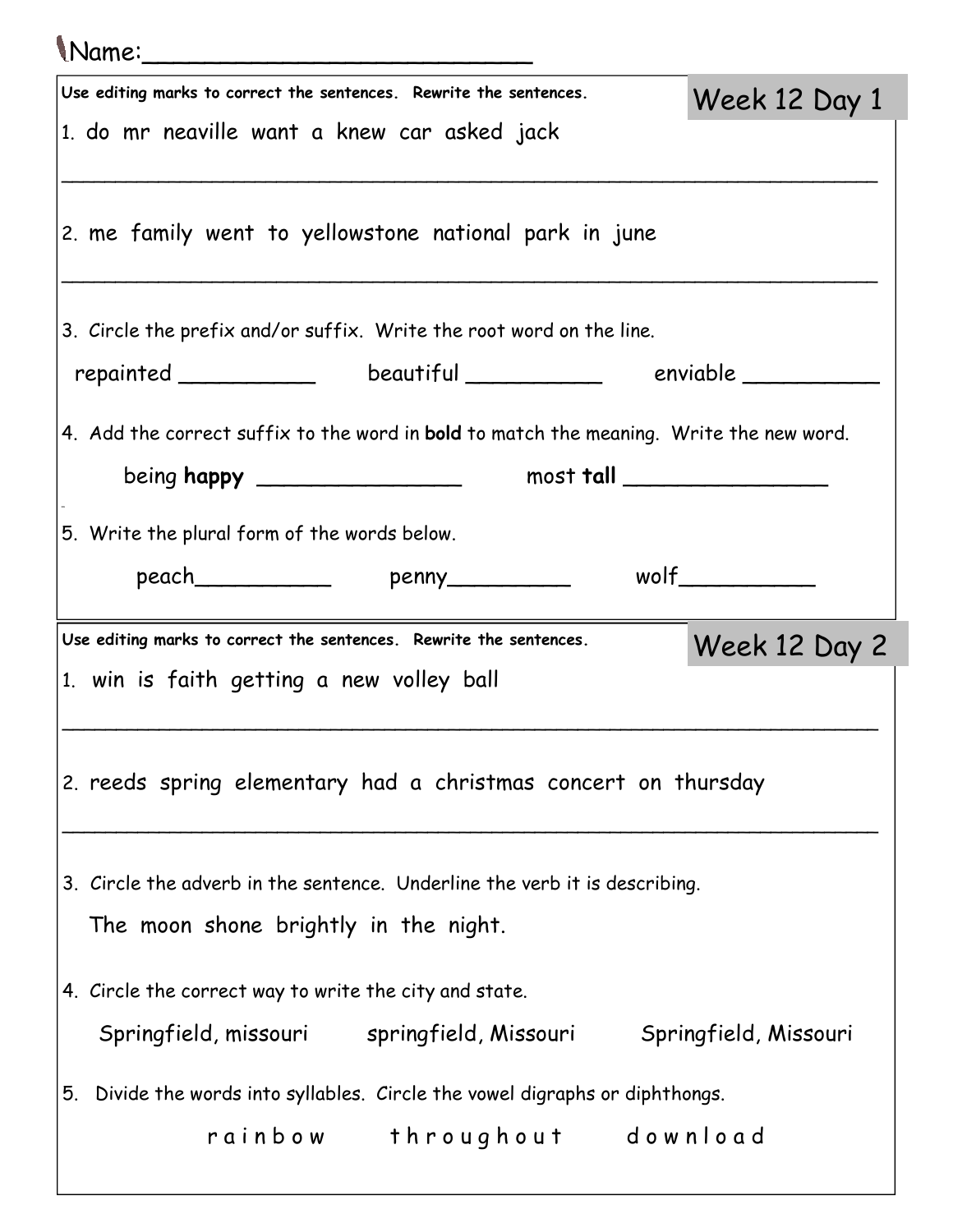## Name:\_\_\_\_\_\_\_\_\_\_\_\_\_\_\_\_\_\_\_\_\_\_\_\_\_ Use editing marks to correct the sentences. Rewrite the sentences. 1. mac rote a book report on charlottes web \_\_\_\_\_\_\_\_\_\_\_\_\_\_\_\_\_\_\_\_\_\_\_\_\_\_\_\_\_\_\_\_\_\_\_\_\_\_\_\_\_\_\_\_\_\_\_\_\_\_\_\_\_\_\_\_\_\_\_\_\_\_\_\_\_\_\_\_\_\_\_\_\_\_\_\_ 2. they ate pizza green beens and a cookie for lunch \_\_\_\_\_\_\_\_\_\_\_\_\_\_\_\_\_\_\_\_\_\_\_\_\_\_\_\_\_\_\_\_\_\_\_\_\_\_\_\_\_\_\_\_\_\_\_\_\_\_\_\_\_\_\_\_\_\_\_\_\_\_\_\_\_\_\_\_\_\_\_\_\_\_\_\_ 3. Circle the verb in the sentence. Underline the prepositional phrase. Laney took her coat to the playground. 4. Circle the adjective in the sentence. Underline the noun it is describing. We saw several giraffes at the zoo. 5. Write the abbreviations correctly. sept \_\_\_\_\_\_\_\_\_\_\_\_\_\_ mon \_\_\_\_\_\_\_\_\_\_\_\_\_ dr \_\_\_\_\_\_\_\_\_\_\_\_ September Monday Monday Doctor Week 12 Day 3 Use editing marks to correct the sentences. Rewrite the sentences. 1. robert once to go campin at table rock lake \_\_\_\_\_\_\_\_\_\_\_\_\_\_\_\_\_\_\_\_\_\_\_\_\_\_\_\_\_\_\_\_\_\_\_\_\_\_\_\_\_\_\_\_\_\_\_\_\_\_\_\_\_\_\_\_\_\_\_\_\_\_\_\_\_\_\_\_\_\_\_\_\_\_\_\_ 2. we can read diary of a wimpy kid tomorrow sayed mom \_\_\_\_\_\_\_\_\_\_\_\_\_\_\_\_\_\_\_\_\_\_\_\_\_\_\_\_\_\_\_\_\_\_\_\_\_\_\_\_\_\_\_\_\_\_\_\_\_\_\_\_\_\_\_\_\_\_\_\_\_\_\_\_\_\_\_\_\_\_\_\_\_\_\_\_ 3. Use context clues to figure out the underlined word. Pick the correct synonym. You can sit in the chairs if they are unoccupied. broken empty full dirty 4. Correct the spelling on the suffixes below. harmfull \_\_\_\_\_\_\_\_\_\_ worthles \_\_\_\_\_\_\_\_\_\_ builuble \_\_\_\_\_\_\_\_\_\_ Week 12 Day 4